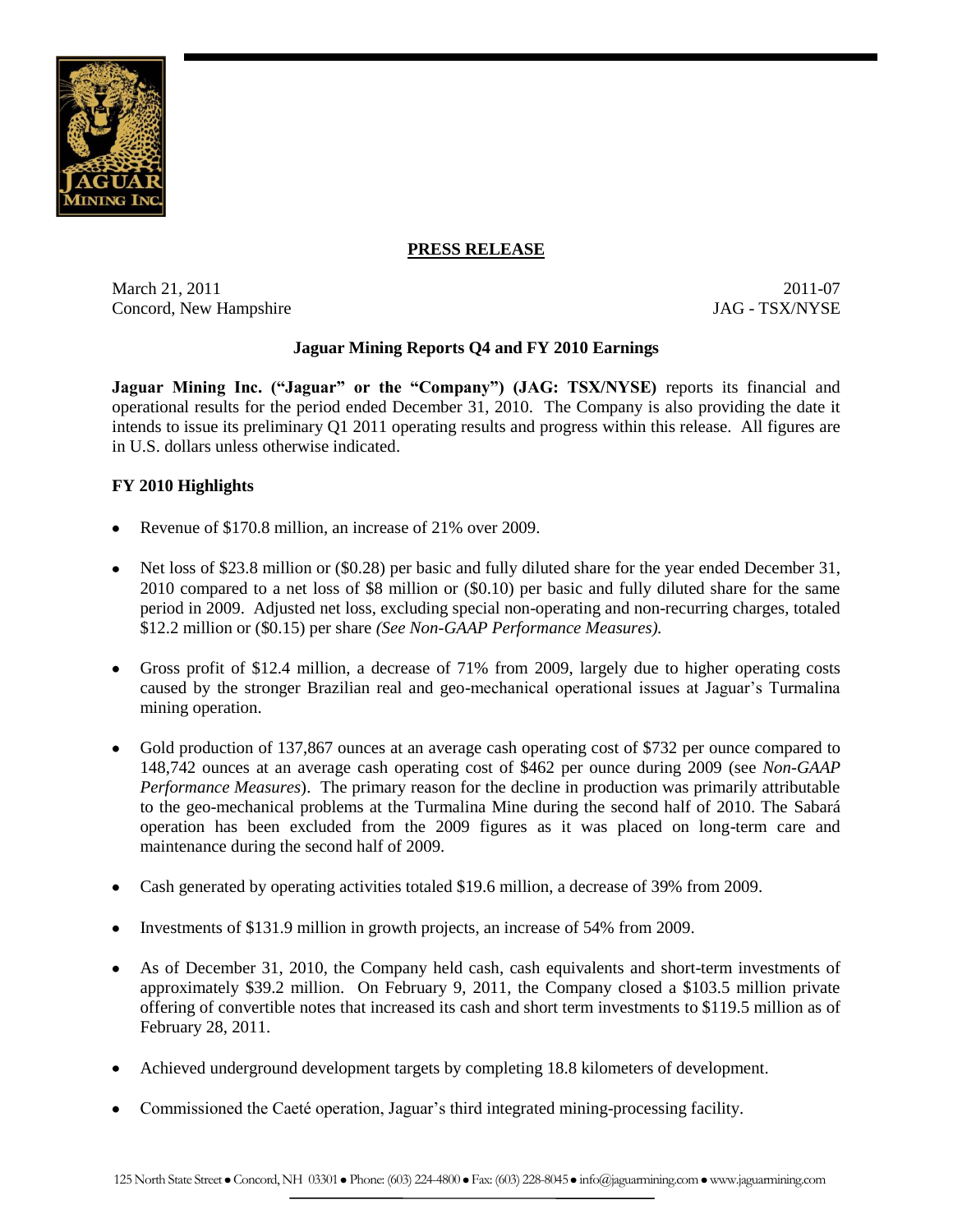## **Q4 2010 Highlights**

- Revenue of \$44.6 million, an increase of 13% over 2009.
- Net loss of \$9.5 million or (\$0.11) per basic and fully diluted share compared to a net loss of \$29.4 million or (\$0.36) per basic and fully diluted share in Q4 2009. Adjusted net loss, excluding special non-operating and non-recurring charges, totaled \$6.4 million or (\$0.08) per basic and fully diluted share compared to a Q4 2009 adjusted net loss of \$3.7 million or (\$0.05) per basic and fully diluted share in Q4 2009. *(See Non-GAAP Performance Measures).*
- Gross profit of \$2.8 million, a decrease of 73% from Q4 2009.  $\bullet$
- Gold production of 34,682 ounces at an average cash operating cost of \$762 per ounce compared to 39,891 ounces at an average cash operating cost of \$539 per ounce in Q4 2009 (see *Non-GAAP Performance Measures*). The decrease in production from the prior year was largely attributable to management's decision to halt ore production in the Turmalina Ore Body A due to geo-mechanical issues during the quarter and divert efforts to forward development.
- Cash generated by operating activities totaled \$24,000, a decrease of 98% from Q4 2009. Cash flow from operations, excluding changes in non-cash operating working capital, totaled approximately \$3 million in Q4 2010 (see *Non-GAAP Performance Measures)*.
- $\bullet$ Investments of \$22.6 million in growth projects in Q4 2010, a decrease of 31% from Q4 2009.

Commenting on the 2010 performance, Daniel R. Titcomb, Jaguar's President and CEO stated, "We faced a challenging year at our Turmalina and Paciência operations where both production and cash operating costs were adversely affected. Over the past eight months, our operating teams have worked diligently to improve these operations into healthier, more productive and sustainable mines. Turmalina required a change in the mining method, which we completed in early-2011. At each of our underground mines we have significantly increased the backfill systems and development of the infrastructure, adding more stopes and faces which adds to our flexibility. Through this effort, we now have between 10 and 18 months of fully developed reserves, ready for mining to support our 2011 production target. Our progress is in part tied to recent management changes implemented in the operations. We expect significant improvements as we move through 2011. As important, the successful commissioning of our new Caeté operation, the third such integrated mining complex we have built, should represent a significant source of gold production and a platform for further growth for years to come."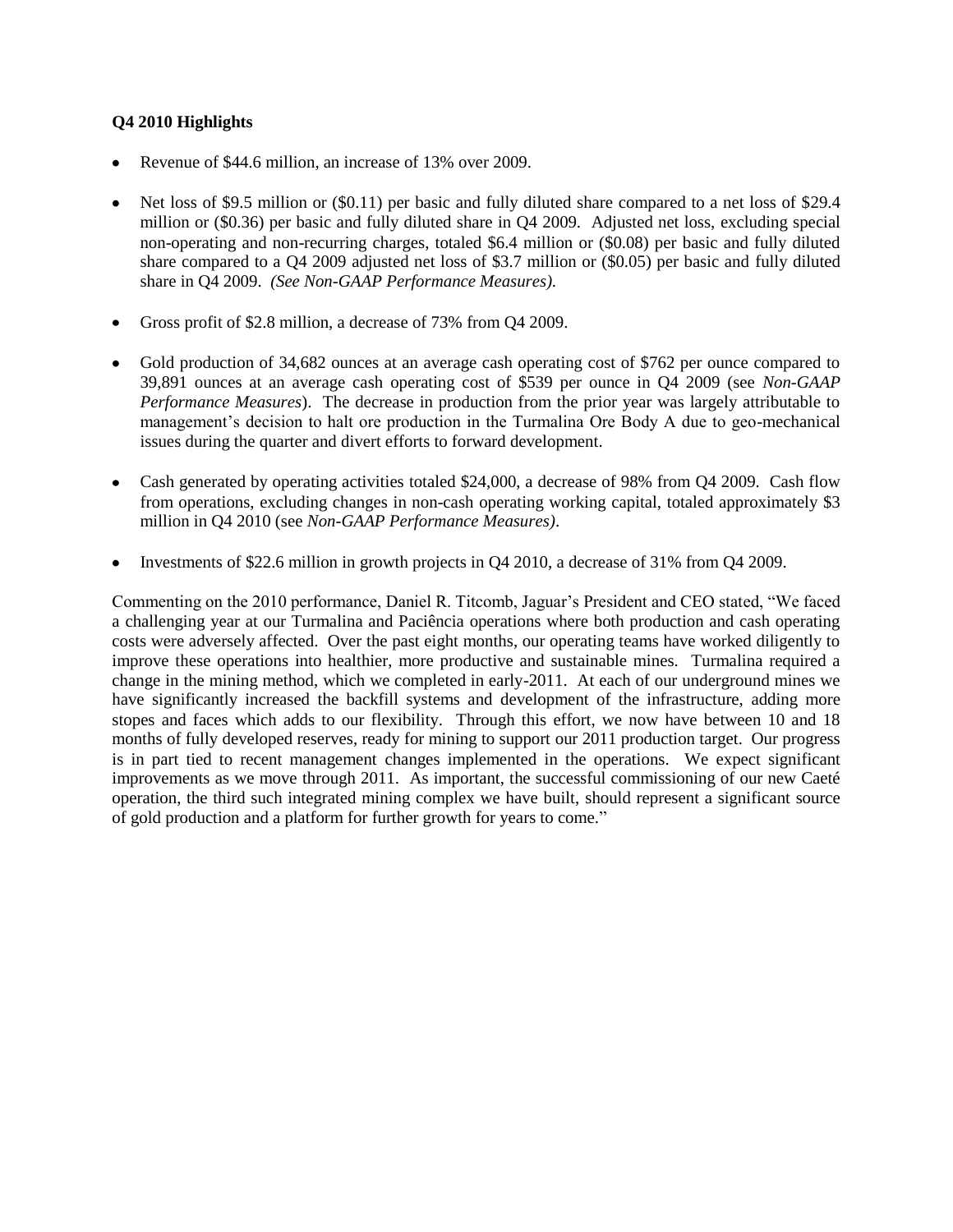### **Summary of Key Operating Results**

The following is a summary of key operating results.

|                                                 | <b>Three Months Ended</b><br>December 31 |            |    | <b>Year Ended</b><br>December 31 |    |             |    |            |
|-------------------------------------------------|------------------------------------------|------------|----|----------------------------------|----|-------------|----|------------|
|                                                 |                                          | 2010       |    | 2009                             |    | <b>2010</b> |    | 2009       |
| (unaudited)                                     |                                          |            |    |                                  |    |             |    |            |
| (\$ in 000s, except per share amounts)          |                                          |            |    |                                  |    |             |    |            |
| Gold sales                                      | \$                                       | 44,554     | \$ | 39.497                           | \$ | 170.788     | S. | 140,734    |
| Ounces sold                                     |                                          | 34.134     |    | 35,944                           |    | 140,530     |    | 143,698    |
| Average sales price \$ / ounce                  |                                          | 1.306      |    | 1.099                            |    | 1.215       |    | 979        |
| Gross profit                                    |                                          | 2.777      |    | 10,363                           |    | 12.420      |    | 42,583     |
| Net income (loss)                               |                                          | (9, 474)   |    | (29, 381)                        |    | (23,792)    |    | (7,992)    |
| Basic income (loss) per share                   |                                          | (0.11)     |    | (0.36)                           |    | (0.28)      |    | (0.10)     |
| Diluted income (loss) per share                 |                                          | (0.11)     |    | (0.36)                           |    | (0.28)      |    | (0.10)     |
| Weighted avg. # of shares outstanding - basic   |                                          | 84,259,191 |    | 80,738,919                       |    | 84,152,914  |    | 76,410,916 |
| Weighted avg. # of shares outstanding - diluted |                                          | 84.259.191 |    | 80,738,919                       |    | 84,152,914  |    | 76.410.916 |

Additional details are available in the Company's filings on SEDAR and EDGAR, including Management's Discussion and Analysis of Financial Condition and Results of Operations and Consolidated Financial Statements for the year ended December 31, 2010.

## **Q1 2011 Update of Operations**

The Company intends to provide an update of its preliminary Q1 2011 operating results on Tuesday, April 19, 2011. In aggregate, the Company expects to produce between 38,000 and 40,000 ounces of gold for the quarter ending March 31, 2011. The first quarter results are consistent with the initiatives the Company implemented during the second half of 2010 and its 2011 target of between 195,000 and 205,000 ounces.

### **Non-GAAP Performance Measures**

The Company has included the non-GAAP performance measures discussed below in this press release. These non-GAAP performance measures do not have any standardized meaning prescribed by Canadian GAAP ("GAAP") and, therefore, may not be comparable to similar measures presented by other companies. The Company believes that, in addition to conventional measures prepared in accordance with GAAP, these non-GAAP measures provide investors with additional information that will better enable them to evaluate the Company's performance. Accordingly, these Non-GAAP measures are intended to provide additional information and should not be considered in isolation or as a substitute for measures of performance prepared with GAAP.

The Company has included cash operating cost per tonne processed, cash operating cost per ounce produced and cash operating margin per ounce because it believes these figures are a useful indicator of a mine's performance as they provide: (i) a measure of the mine's cash margin per ounce, by comparison of the cash operating costs per ounce to the price of gold; (ii) the trend in costs as the mine matures; and (iii) an internal benchmark of performance to allow for comparison against other mines. Additionally, the Company has provided adjusted net income, which reflects the elimination of special non-operating and certain non-recurring charges that do not reflect on-going costs in Jaguar's operations or administrative costs; and cash flow from operations, which does not reflect the change in non-cash operating working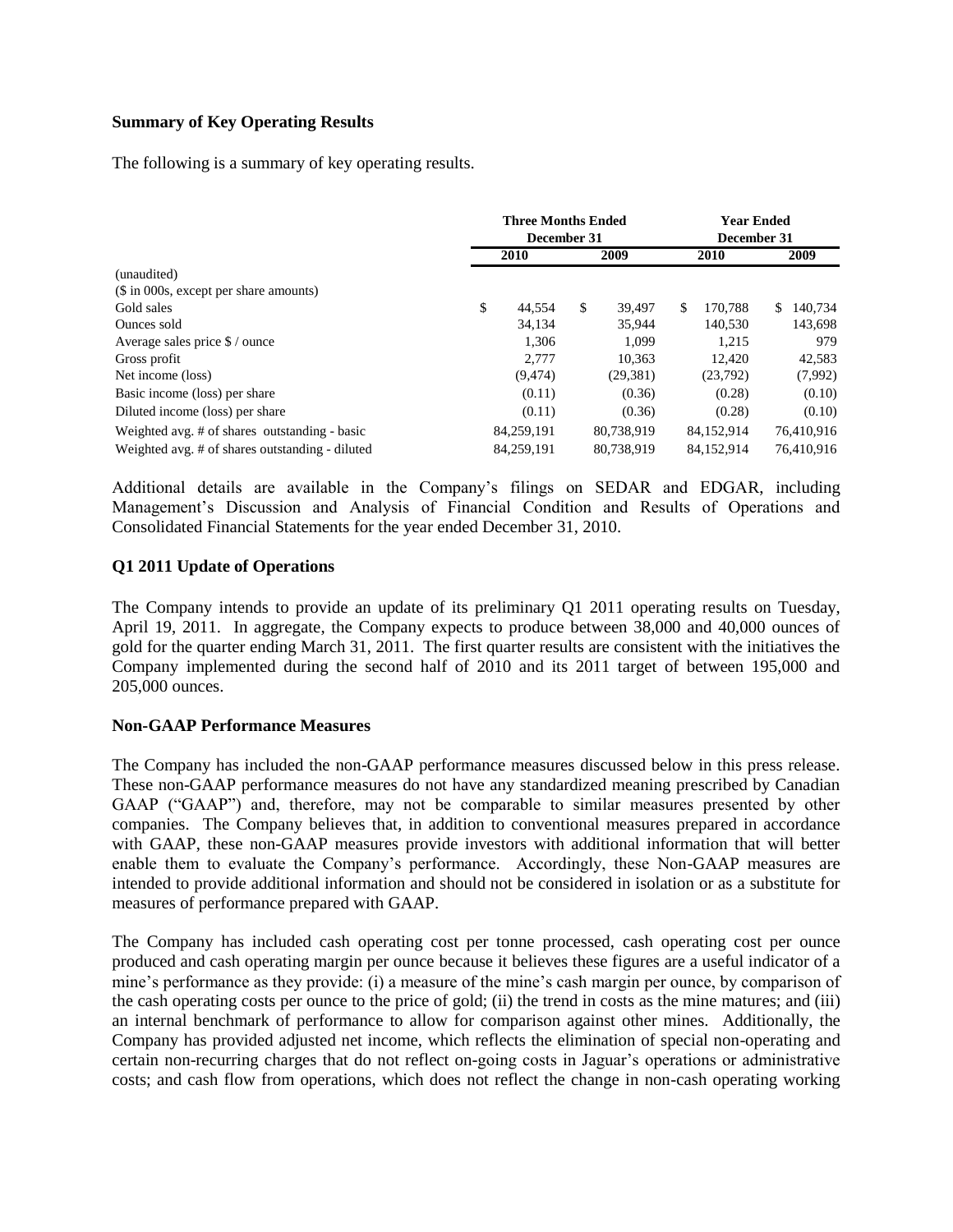capital. The definitions for these performance measures and reconciliation of the non-GAAP measures to reported GAAP measures are set out in the following tables.

## Adjusted Net Loss (\$000s except per share amounts) Non-GAAP Measure

|                                               | <b>Three Months</b><br><b>Ended December</b><br>31, 2010 | <b>Year Ended</b><br>December 31,<br>2010 |
|-----------------------------------------------|----------------------------------------------------------|-------------------------------------------|
| Net (loss) as reported                        | \$<br>(9, 474)                                           | \$<br>(23,792)                            |
| Adjustments:                                  |                                                          |                                           |
| Non-cash interest expense                     | 2,074                                                    | 8,098                                     |
| Additional depletion on unconverted resources | $\overline{\phantom{0}}$                                 | 1,800                                     |
| Loss on forward derivatives                   | 686                                                      | 686                                       |
| Loss on sale of Sabará inventory              | $\overline{\phantom{a}}$                                 | 677                                       |
| Write-down of Sabará operation                | 313                                                      | 313                                       |
| Adjusted net income (loss)                    | \$<br>(6,401)                                            | \$<br>(12,218)                            |
| <b>Adjusted EPS</b>                           | \$<br>(0.08)                                             | \$<br>(0.15)                              |
| <b>Cash Flow From Operations</b>              |                                                          |                                           |
| Non GAAP Measure                              |                                                          |                                           |

|                                                                 | <b>Three Months Ended</b> | <b>Year Ended</b> |                          |  |
|-----------------------------------------------------------------|---------------------------|-------------------|--------------------------|--|
| \$ in thousands (except per share amounts)                      | <b>December 31, 2010</b>  |                   | <b>December 31, 2010</b> |  |
| Cash provided by operating activities as reported               |                           |                   |                          |  |
| Net income (loss)                                               | \$<br>(9, 474)            | \$                | (23,792)                 |  |
| Items not involving cash:                                       |                           |                   |                          |  |
| Unrealized foreign exchange (gain) loss                         | (203)                     |                   | (151)                    |  |
| Stock-based compensation                                        | 1,109                     |                   | (1,571)                  |  |
| Non-cash interest expense                                       | 2,074                     |                   | 8,098                    |  |
| Accretion expense                                               | 520                       |                   | 1,697                    |  |
| Future income taxes                                             | (981)                     |                   | 172                      |  |
| Depletion and amortization                                      | 10,746                    |                   | 39,322                   |  |
| Write down on Sabara property                                   | 313                       |                   | 313                      |  |
| Unrealized (gain) loss on forward sales derivatives             | (1,502)                   |                   |                          |  |
| Unrealized (gain) loss on foreign exchange contracts            | 509                       |                   | 1,111                    |  |
| Disposition of property                                         |                           |                   | (4,625)                  |  |
| Accretion of interest revenue                                   | (94)                      |                   | (188)                    |  |
| Reclamation expenditure                                         | (51)                      |                   | (1,662)                  |  |
| Cash provided by operating activities before change in non cash |                           |                   |                          |  |
| operating working capital                                       | 2,966                     |                   | 18,724                   |  |
| Cash provided by operating activities per share                 | \$<br>0.04                | \$                | 0.22                     |  |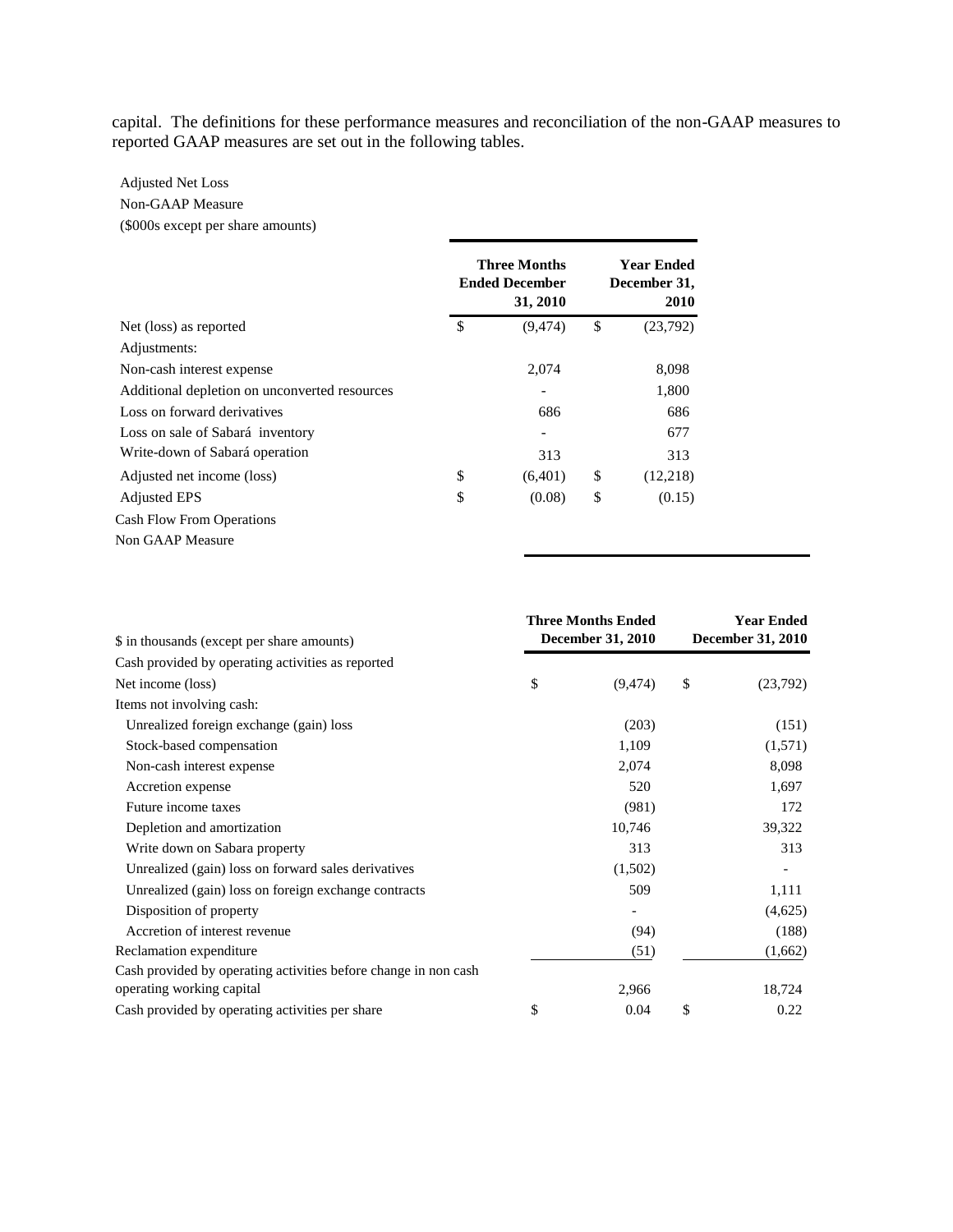| Cash Operating Margin per oz of gold                  | <b>Three Months</b><br><b>Ended December</b><br>31, 2010 | Year | Ended<br>December 31,<br><b>2010</b> |
|-------------------------------------------------------|----------------------------------------------------------|------|--------------------------------------|
| Average sales price per oz of gold<br>less            | \$<br>1.306                                              | \$   | 1,215                                |
| Cash operating cost per oz of gold produced<br>equals | 762                                                      |      | 732                                  |
| Cash operating margin per oz of gold                  | \$<br>544                                                | S    | 483                                  |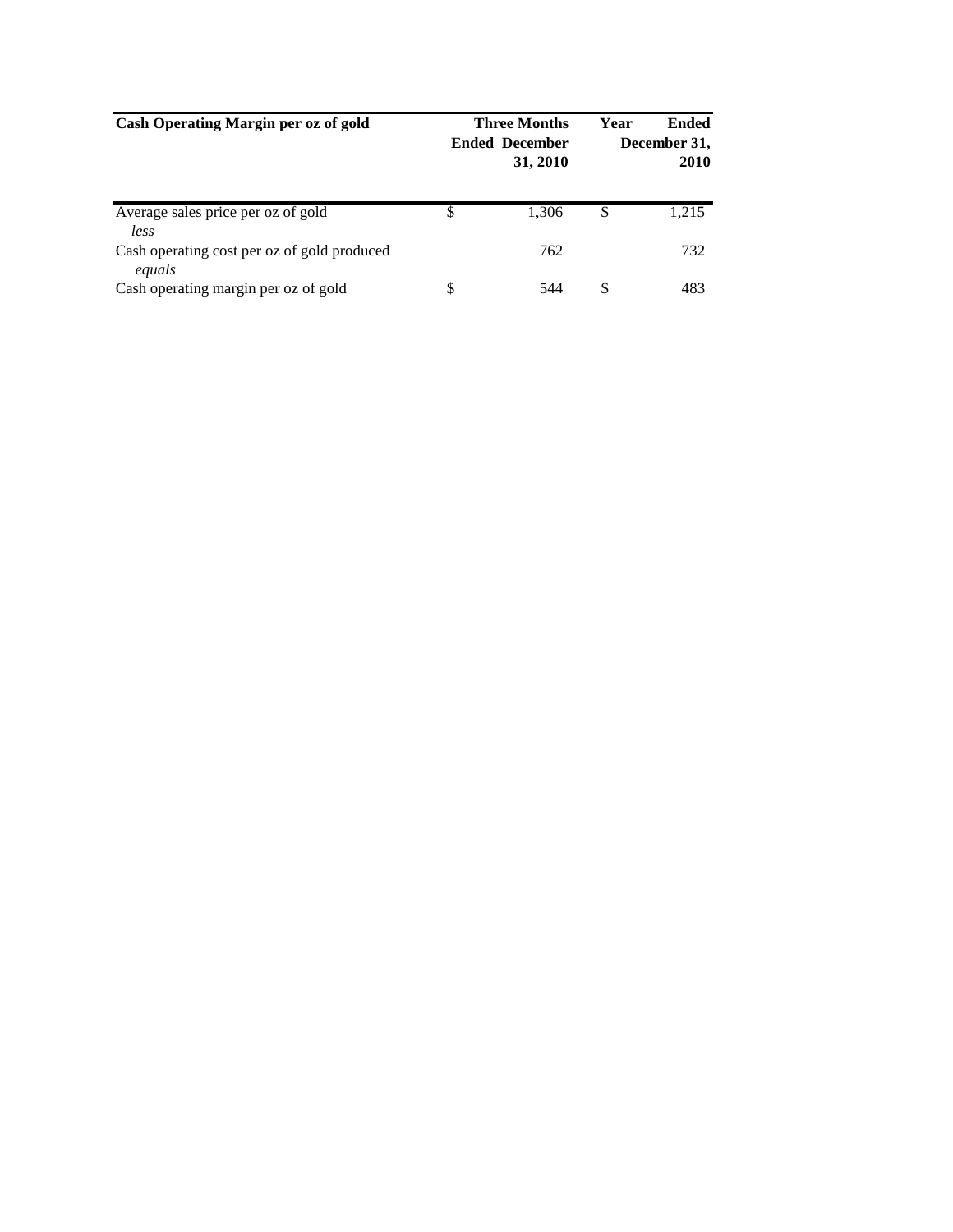The following tables set forth certain operating data for Turmalina, Paciência and Caeté for the three and twelve months ended December 31, 2010 and 2009.

|           | <b>Ore</b><br><b>Processed</b><br>(t 000) | Feed<br>grade<br>(g/t) | <b>Plant</b><br><b>Recovery</b><br>rate | <b>Production</b><br>(ounces) |   | Cash<br>Operating<br>cost/t | Cash<br><b>Operating</b><br>cost/ounce |
|-----------|-------------------------------------------|------------------------|-----------------------------------------|-------------------------------|---|-----------------------------|----------------------------------------|
| Turmalina | 143                                       | 2.89                   | 88%                                     | 10.275                        | S | 66.70                       | \$<br>899                              |
| Paciência | 135                                       | 3.57                   | 94%                                     | 13,808                        |   | 61.80                       | 628                                    |
| Caeté     | 156                                       | 2.84                   | 88%                                     | 10,599                        |   | 63.40                       | 804                                    |
| Total     | 434                                       | 3.09                   | 92%                                     | 34,682                        |   | 64.00                       | \$<br>762                              |

#### **Quarter Ended December 31, 2010 Operating Data**

#### **Year Ended December 31, 2010 Operating Data**

|           | Ore<br><b>Processed</b><br>(t 000) | Feed<br>grade<br>(g/t) | <b>Plant</b><br><b>Recovery</b><br>rate | <b>Production</b><br>(ounces) | Cash<br>Operating<br>cost/t | Cash<br>Operating<br>cost/ounce |
|-----------|------------------------------------|------------------------|-----------------------------------------|-------------------------------|-----------------------------|---------------------------------|
| Turmalina | 692                                | 3.20                   | 87%                                     | 59.481                        | 64.50                       | 774                             |
| Paciência | 626                                | 3.32                   | 93%                                     | 59.287                        | 60.90                       | 670                             |
| Caeté     | 258                                | 2.85                   | 91%                                     | 19,099                        | 63.10                       | 792                             |
| Total     | 1.576                              | 3.19                   | 90%                                     | 137,867                       | 62.80                       | 732                             |

#### **Quarter Ended December 31, 2009 Operating Data**

|           | Ore<br><b>Processed</b><br>(t 000) | Feed<br>grade<br>(g/t)   | <b>Plant</b><br><b>Recovery</b><br>rate | <b>Production</b><br>(ounces) |     | Cash<br>Operating<br>cost/t | Cash<br>Operating<br>cost/ounce |
|-----------|------------------------------------|--------------------------|-----------------------------------------|-------------------------------|-----|-----------------------------|---------------------------------|
| Turmalina | 179                                | 3.93                     | 89%                                     | 21.184                        | \$  | 63.00                       | \$<br>523                       |
| Paciência | 178                                | 3.41                     | 93%                                     | 18,707                        |     | 59.30                       | 556                             |
| Caeté     | ۰                                  | $\overline{\phantom{0}}$ | ٠                                       | ۰                             |     | $\overline{\phantom{a}}$    |                                 |
| Total     | 357                                | 3.67                     | 91%                                     | 39.891                        | \$. | 61.20                       | \$<br>539                       |

#### **Year Ended December 31, 2009 Operating Data**

|           | Ore<br><b>Processed</b><br>(t 000) | Feed<br>grade<br>(g/t) | <b>Plant</b><br><b>Recovery</b><br>rate | <b>Production</b><br>(ounces) | Cash<br>Operating<br>cost/t | Cash<br><b>Operating</b><br>cost/ounce |
|-----------|------------------------------------|------------------------|-----------------------------------------|-------------------------------|-----------------------------|----------------------------------------|
| Turmalina | 588                                | 4.81                   | 89%                                     | 82.071                        | 59.60                       | 424                                    |
| Paciência | 646                                | 3.42                   | 93%                                     | 66.671                        | 51.20                       | 502                                    |
| Caeté     | $\overline{\phantom{a}}$           | ٠                      | ۰                                       | ٠                             | $\overline{\phantom{a}}$    | $\overline{\phantom{a}}$               |
| Total     | 1.234                              | 4.14                   | 91%                                     | 148.742                       | 55.50                       | 462                                    |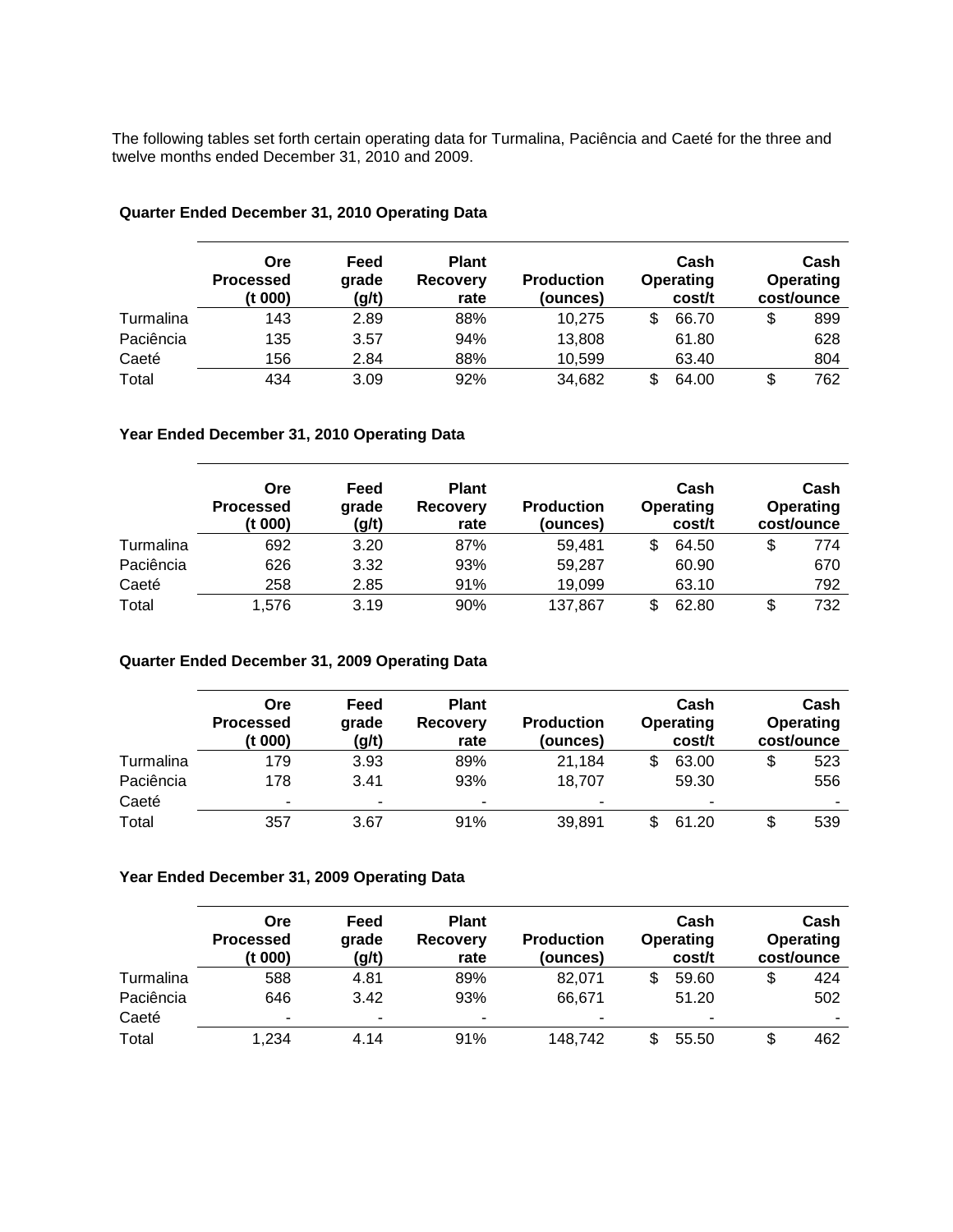The following tables are included in Jaguar's audited financial statements as filed on SEDAR and EDGAR. Readers should refer to those filings for the associated footnotes which are an integral part of the tables.

## **JAGUAR MINING INC.**

Consolidated Balance Sheet

(Expressed in thousands of U.S. dollars)

|                                          | December 31,                         |            |                                      | December 31, |
|------------------------------------------|--------------------------------------|------------|--------------------------------------|--------------|
|                                          |                                      | 2010       |                                      | 2009         |
| Assets                                   |                                      |            |                                      |              |
| Current assets:                          |                                      |            |                                      |              |
| Cash and cash equivalents                | \$                                   | 39,223     | \$                                   | 121,256      |
| Inventory                                |                                      | 31,495     |                                      | 36,986       |
| Prepaid expenses and sundry assets       |                                      | 24,523     |                                      | 19,050       |
| Unrealized foreign exchange gains        |                                      | 168        |                                      | 1,280        |
|                                          |                                      | 95,409     |                                      | 178,572      |
|                                          |                                      |            |                                      |              |
| Prepaid expenses and sundry assets       |                                      | 48,582     |                                      | 35,837       |
| Net smelter royalty                      |                                      | 1,006      |                                      | 1,006        |
| Restricted cash                          |                                      | 908        |                                      | 108          |
| Property, plant and equipment            |                                      | 343,363    |                                      | 205,329      |
| Mineral exploration projects             |                                      | 90,008     |                                      | 129,743      |
|                                          | $\overline{\boldsymbol{\mathsf{s}}}$ | 579,276    | $\overline{\boldsymbol{\mathsf{s}}}$ | 550,595      |
|                                          |                                      |            |                                      |              |
| Liabilities and Shareholders' Equity     |                                      |            |                                      |              |
| <b>Current liabilities:</b>              |                                      |            |                                      |              |
| Accounts payable and accrued liabilities | \$                                   | 27,853     | \$                                   | 22,892       |
| Notes payable                            |                                      | 26,130     |                                      | 5,366        |
| Income taxes payable                     |                                      | 16,677     |                                      | 15,641       |
| Asset retirement obligations             |                                      | 2,167      |                                      | 510          |
| Deferred compensation liability          |                                      | 2,436      |                                      |              |
| <b>Other liabilities</b>                 |                                      | 704        |                                      |              |
|                                          |                                      | 75,967     |                                      | 44,409       |
|                                          |                                      |            |                                      |              |
| Notes payable                            |                                      | 141,766    |                                      | 126,784      |
| Future income taxes                      |                                      | 12,558     |                                      | 11,821       |
| Asset retirement obligations             |                                      | 19,462     |                                      | 12,331       |
| Deferred compensation liability          |                                      | 3,816      |                                      | 8,616        |
| <b>Other liabilities</b>                 |                                      | 497        |                                      | 738          |
| <b>Total liabilities</b>                 |                                      | 254,066    |                                      | 204,699      |
|                                          |                                      |            |                                      |              |
| Shareholders' equity                     |                                      |            |                                      |              |
| Common shares                            |                                      | 369,747    |                                      | 365,667      |
| Stock options                            |                                      | 13,054     |                                      | 14,762       |
| Contributed surplus                      |                                      | 42,762     |                                      | 42,028       |
| <b>Deficit</b>                           |                                      | (100, 353) |                                      | (76, 561)    |
|                                          |                                      | 325,210    |                                      | 345,896      |
| Commitments                              |                                      |            |                                      |              |
| Subsequent events                        |                                      |            |                                      |              |
|                                          | $\overline{\boldsymbol{\mathsf{s}}}$ | 579,276    | \$                                   | 550,595      |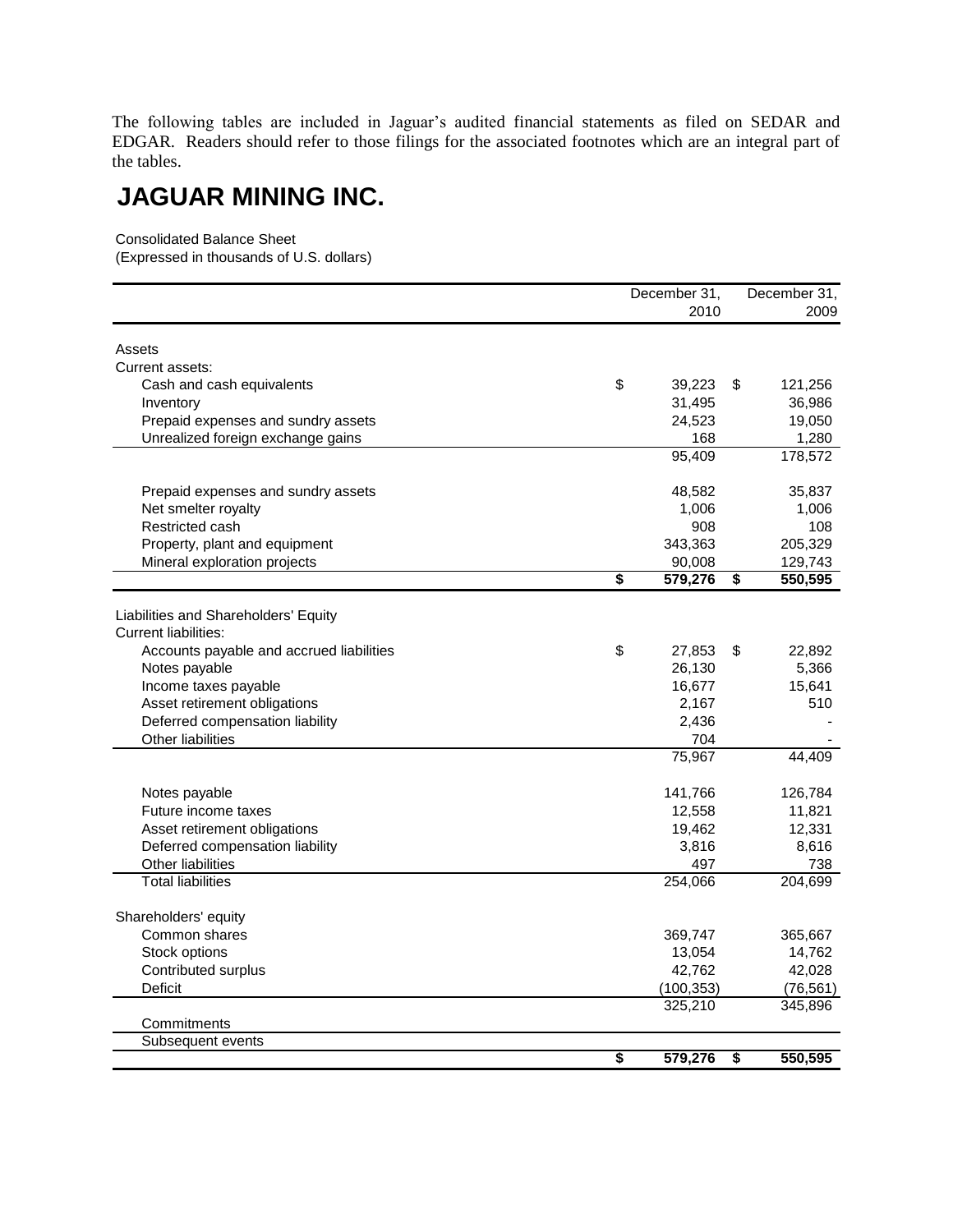# **JAGUAR MINING INC.**

Consolidated Statements of Operations and Comprehensive Loss (Expressed in thousands of U.S. dollars, except per share amounts)

|                                                     | Year Ended<br>December 31,<br>2010 |     | Year Ended<br>December 31,<br>2009 |     | Year Ended<br>December 31,<br>2008 |
|-----------------------------------------------------|------------------------------------|-----|------------------------------------|-----|------------------------------------|
|                                                     |                                    |     |                                    |     |                                    |
| Gold sales                                          | \$<br>170,788                      | -\$ | 140,734                            | -\$ | 93,657                             |
| Production costs                                    | (119, 124)                         |     | (74, 287)                          |     | (53, 610)                          |
| Stock-based compensation                            | (482)                              |     | (600)                              |     | (24)                               |
| Depletion and amortization                          | (38, 762)                          |     | (23, 264)                          |     | (12,669)                           |
| Gross profit                                        | 12,420                             |     | 42,583                             |     | 27,354                             |
| Operating expenses:                                 |                                    |     |                                    |     |                                    |
| Exploration                                         | 3,553                              |     | 3,079                              |     | 3,536                              |
| Stock-based compensation                            | (2,053)                            |     | 10,644                             |     | 1,238                              |
| Administration                                      | 20,600                             |     | 16,411                             |     | 12,571                             |
| Management fees                                     | 1,131                              |     | 1,604                              |     | 854                                |
| Amortization                                        | 560                                |     | 452                                |     | 264                                |
| Accretion expense                                   | 1,697                              |     | 786                                |     | 490                                |
| Other                                               | 5,051                              |     | 2,440                              |     | 379                                |
| Total operating expenses                            | 30,539                             |     | 35,416                             |     | 19,332                             |
| Income (loss) before the following                  | (18, 119)                          |     | 7,167                              |     | 8,022                              |
| Loss on forward derivatives                         | 686                                |     |                                    |     | 318                                |
| Loss (gain) on forward foreign exchange derivatives | (1, 391)                           |     | (2,642)                            |     | 2,623                              |
| Foreign exchange gain                               | (1,697)                            |     | (17, 307)                          |     | (2, 477)                           |
| Interest expense                                    | 16,638                             |     | 28,847                             |     | 11,584                             |
| Interest income                                     | (3,870)                            |     | (4,203)                            |     | (3,850)                            |
| Gain on disposition of property                     | (6, 794)                           |     | (2,043)                            |     | (452)                              |
| Write down on Sabará property                       | 313                                |     | 3,522                              |     |                                    |
| Other non-operating expenses                        |                                    |     | 145                                |     |                                    |
| Total other expenses                                | 3,885                              |     | 6,319                              |     | 7,746                              |
| Income (loss) before income taxes                   | (22,004)                           |     | 848                                |     | 276                                |
| Income taxes                                        |                                    |     |                                    |     |                                    |
| Current income taxes                                | 1,616                              |     | 4,979                              |     | 6,172                              |
| Future income taxes (recovered)                     | 172                                |     | 3,861                              |     | (1,640)                            |
| Total income taxes                                  | 1,788                              |     | 8,840                              |     | 4,532                              |
| Net loss and comprehensive loss for the year        | (23, 792)                          |     | (7, 992)                           |     | (4,256)                            |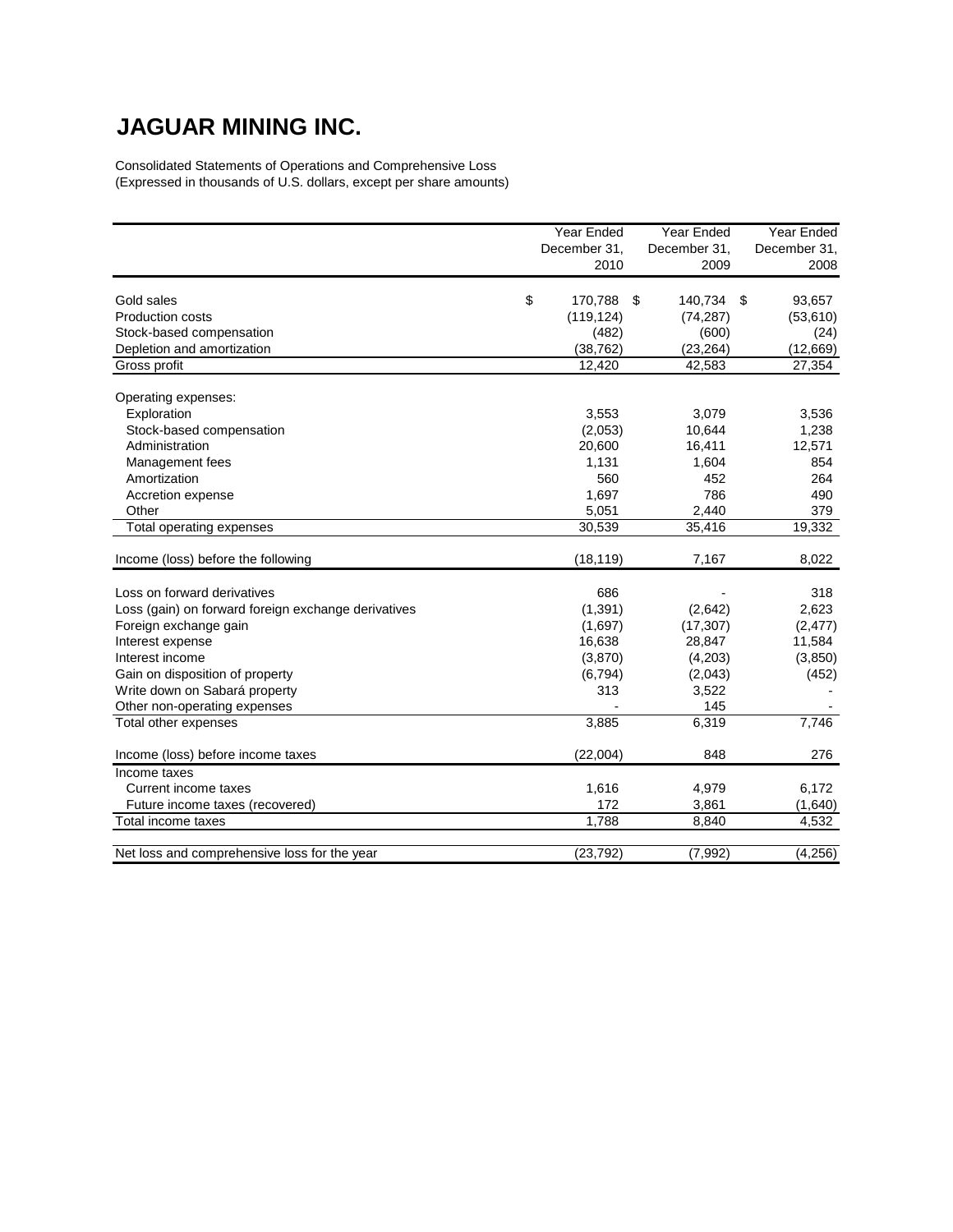## **JAGUAR MINING INC.**

Consolidated Statements of Cash Flows (Expressed in thousands of U.S. dollars)

|                                                           | Year Ended           | Year Ended    | Year Ended     |  |
|-----------------------------------------------------------|----------------------|---------------|----------------|--|
|                                                           | December 31,         | December 31,  | December 31,   |  |
|                                                           | 2010                 | 2009          | 2008           |  |
| Cash provided by (used in):                               |                      |               |                |  |
| Operating activities:                                     |                      |               |                |  |
| Net loss and comprehensive loss for the year              | \$<br>$(23, 792)$ \$ | $(7,992)$ \$  | (4, 256)       |  |
| Items not involving cash:                                 |                      |               |                |  |
| Unrealized foreign exchange gain                          | (151)                | (3,227)       | (3, 471)       |  |
| Stock-based compensation                                  | (1,571)              | 7,962         | 1,262          |  |
| Non-cash interest expense                                 | 8,098                | 15,320        | 1,982          |  |
| Accretion of interest revenue                             | (188)                |               |                |  |
|                                                           | 1,697                | 786           | 490            |  |
| Accretion expense                                         | 172                  |               |                |  |
| Future income taxes (recovered)                           |                      | 3,861         | (1,640)        |  |
| Depletion and amortization                                | 39,322               | 23,716        | 12,933         |  |
| Write down on Sabará property                             | 313                  | 3,522         |                |  |
| Amortization of net smelter royalty                       |                      |               | 219            |  |
| Unrealized loss (gain) on foreign exchange contracts      | 1,111                | (3,701)       | 4,102          |  |
| Gain on disposition of property                           | (4,625)              |               |                |  |
| Reclamation expenditure                                   | (1,662)              | (328)         |                |  |
| Change in non-cash operating working capital              |                      |               |                |  |
| Inventory                                                 | 8,064                | (11, 106)     | (4, 361)       |  |
| Prepaid expenses and sundry assets                        | (12,607)             | (13, 612)     | (14,200)       |  |
| Accounts payable and accrued liabilities                  | 4,960                | 9,707         | 423            |  |
| Current taxes payable                                     | 1,036                | 7,015         | 5,107          |  |
| Deferred compensation liabilities                         | (546)                |               |                |  |
|                                                           | 19,631               | 31,923        | (1, 410)       |  |
| Financing activities:                                     |                      |               |                |  |
| Issuance of common shares, special                        |                      |               |                |  |
| warrants and warrants, net                                | 2,895                | 114,294       | 105,803        |  |
| Shares purchased for cancellation                         |                      |               | (6, 381)       |  |
| Settlement of forward derivatives                         |                      |               | (14,500)       |  |
| Decrease (increase) in restricted cash                    | (800)                | 2,998         | (4)            |  |
| Repayment of debt                                         | (4, 158)             | (84, 614)     | (18, 654)      |  |
| Increase in debt                                          | 31,099               | 118,204       | 3,848          |  |
| Other long term liabilities                               | 463                  | 738           |                |  |
|                                                           | 29,499               | 151,620       | 70,112         |  |
| Investing activities                                      |                      |               |                |  |
| Mineral exploration projects                              | (29, 275)            | (25, 200)     | (37,087)       |  |
| Purchase of property, plant and equipment                 | (102, 089)           | (60, 300)     | (52, 210)      |  |
| Proceeds from disposition of property                     | 1,250                |               |                |  |
|                                                           | (130, 114)           | (85,500)      | (89, 297)      |  |
| Effect of foreign exchange on non-U.S. dollar denominated |                      |               |                |  |
| cash and cash equivalents                                 | (1,049)              | 2,653         | (4, 556)       |  |
| Increase (decrease) in cash and cash equivalents          | (82,033)             | 100,696       | (25, 151)      |  |
| Cash and cash equivalents, beginning of year              | 121,256              | 20,560        | 45,711         |  |
| Cash and cash equivalents, end of year                    | \$<br>39,223         | 121,256<br>\$ | 20,560<br>- \$ |  |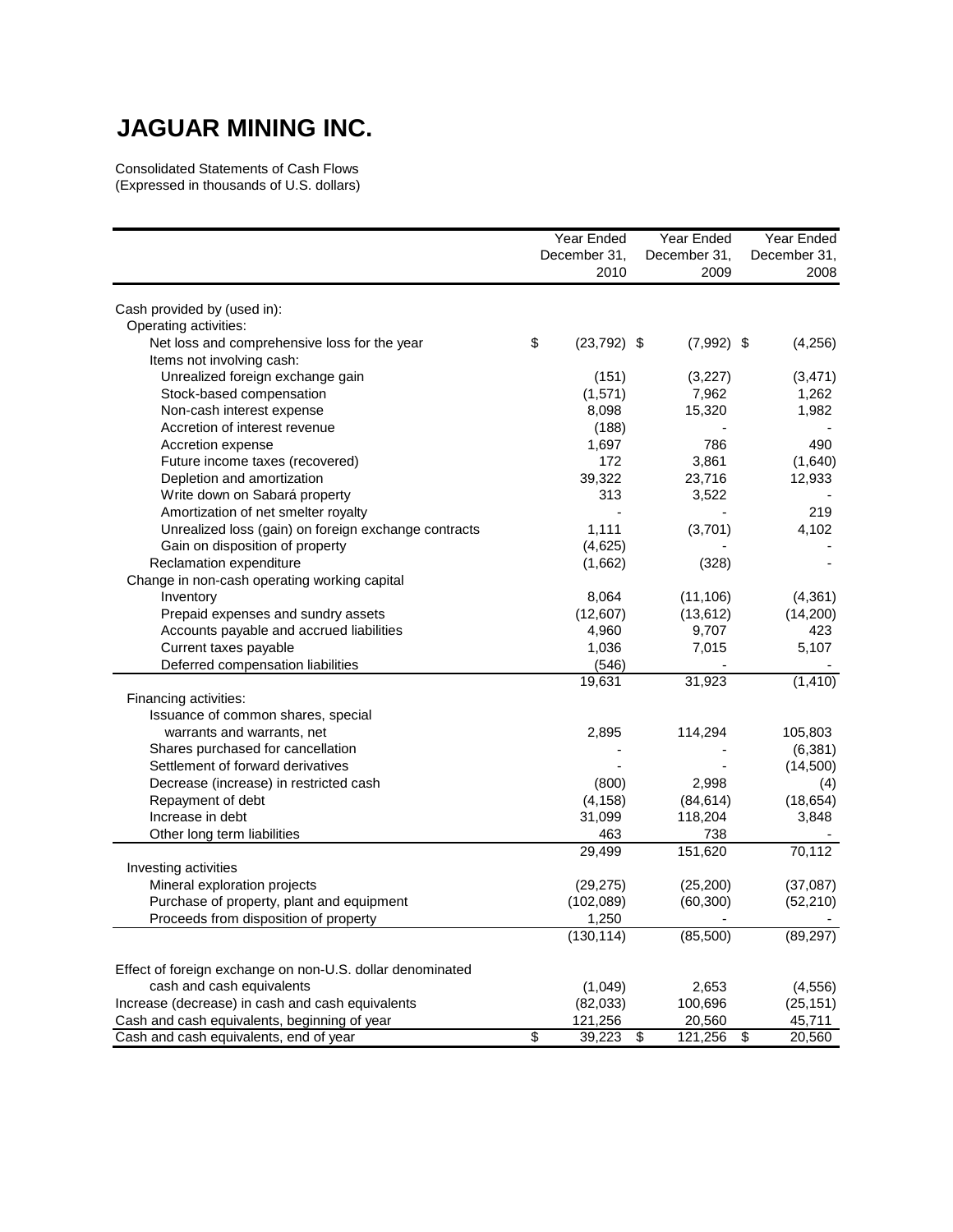#### **Conference Call Details**

The Company will hold a conference call tomorrow, March 22 at 10:00 a.m. EDT, to discuss the results.

| From North America: | 800-392-9307         |
|---------------------|----------------------|
| International:      | 213-416-2192         |
| Replay:             |                      |
| From North America: | 800-675-9924         |
| International:      | 213-416-2185         |
| Replay ID:          | 32211                |
| Webcast:            | www.jaguarmining.com |
|                     |                      |

A presentation will be available prior to the call on the Company's homepage at [www.jaguarmining.com.](http://www.jaguarmining.com/)

#### **About Jaguar Mining**

Jaguar is a junior gold producer in Brazil with operations in a prolific greenstone belt in the state of Minas Gerais and is developing the Gurupi Project in northern Brazil in the state of Maranhão. Based on its development plans, Jaguar is one of the fastest growing gold producers in Brazil. The Company is actively exploring and developing additional mineral resources at its approximate 256,300-hectare land base in Brazil. Additional information is available on the Company's website at www.jaguarmining.com.

| <b>For Information:</b>        |  |  |  |  |                                                                    |
|--------------------------------|--|--|--|--|--------------------------------------------------------------------|
| <b>Investors and analysts:</b> |  |  |  |  | <b>Media inquiries:</b>                                            |
| <b>Bob Zwerneman</b>           |  |  |  |  | Valéria Rezende DioDato                                            |
|                                |  |  |  |  | Vice President Corporate Development and Director of Communication |
| Director of Investor Relations |  |  |  |  | 603-224-4800                                                       |
| 603-224-4800                   |  |  |  |  | valeria@jaguarmining.com                                           |
| bobz@jaguarmining.com          |  |  |  |  |                                                                    |

#### **Forward Looking Statements**

This press release contains a forward-looking statement, within the meaning of the U.S. Private Securities Litigation Reform Act of 1995 and applicable Canadian securities laws, concerning the Company's belief that Caeté should represent a significant source of gold production for years to come. Forward-looking statements involve known and unknown risks, uncertainties and other factors, which may cause the actual results, or performance to be materially different from any future results or performance expressed or implied by the forward-looking statements.

These factors include the inherent risks involved in the exploration and development of mineral properties, the uncertainties involved in interpreting drilling results and other geological data, fluctuating gold prices and monetary exchange rates, the possibility of project cost delays and overruns or unanticipated costs and expenses, uncertainties relating to the availability and costs of financing needed in the future, uncertainties related to production rates, timing of production and the cash and total costs of production, changes in applicable laws including laws related to mining development, environmental protection, and the protection of the health and safety of mine workers, the availability of labor and equipment, the possibility of labor strikes and work stoppages and changes in general economic conditions. Although the Company has attempted to identify important factors that could cause actual actions, events or results to differ materially from those described in forward-looking information, there may be other factors that cause actions, events or results to differ from those anticipated, estimated or intended.

This forward-looking statements represents our view as of the date of discussion. The Company anticipates that subsequent events and developments may cause the Company's views to change. The Company does not undertake to update any forward-looking statements, either written or oral, that may be made from time to time by or on behalf of the Company subsequent to the date of this discussion except as required by law. For a discussion of important factors affecting the Company, including fluctuations in the price of gold and exchange rates, uncertainty in the calculation of mineral resources, competition, uncertainty concerning geological conditions and governmental regulations and assumptions underlying the Company's forward-looking statements, see the "CAUTIONARY NOTE" regarding forward